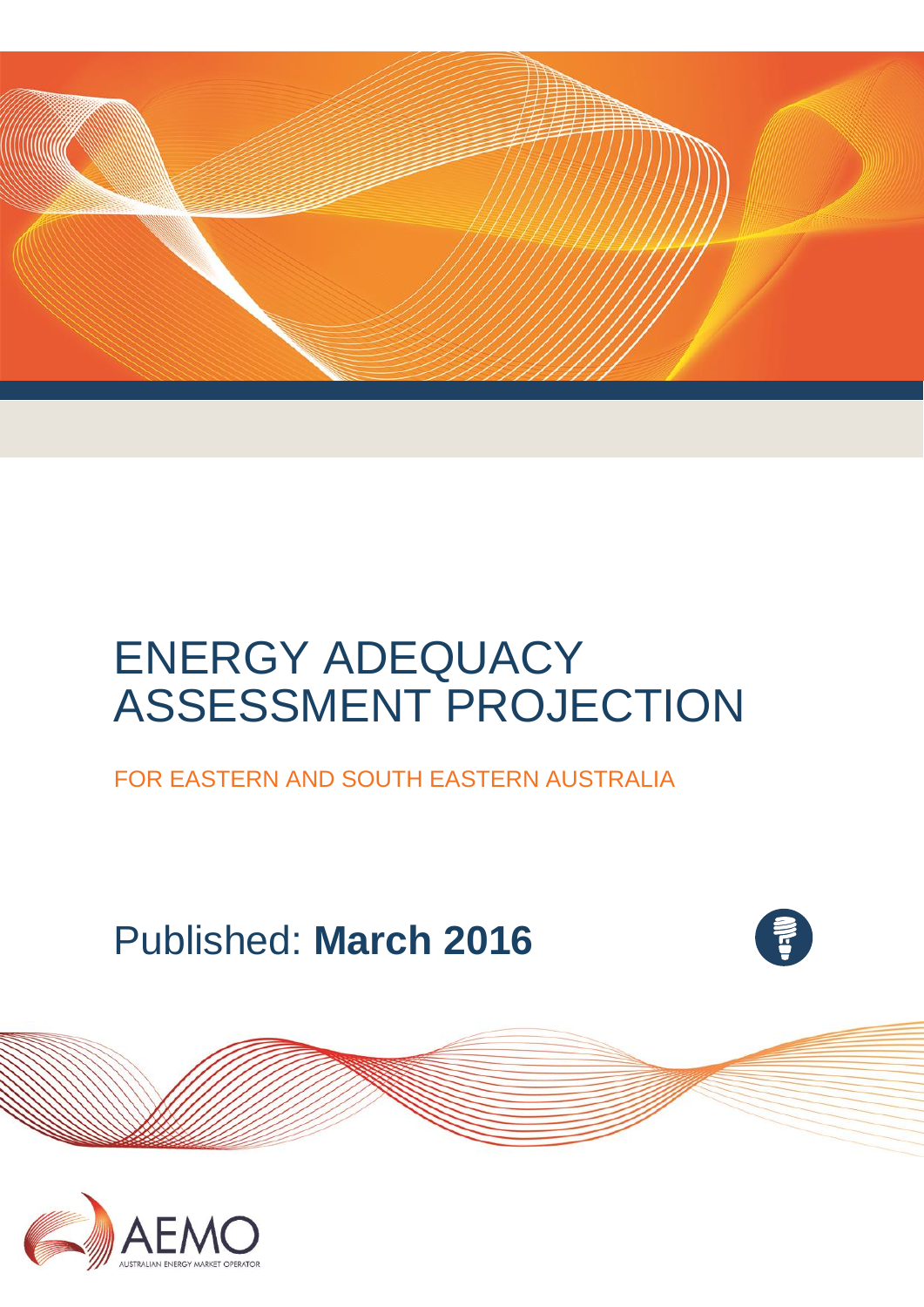

### IMPORTANT NOTICE

#### **Purpose**

AEMO publishes this projection in accordance with rule 3.7C of the National Electricity Rules. This publication is based on information available to AEMO as at 12 February 2016, although AEMO has endeavoured to incorporate more recent information where practical.

#### **Disclaimer**

This report contains data provided by or collected from third parties, and conclusions, opinions or assumptions that are based on that data.

Australian Energy Market Operator Limited (AEMO) has made every effort to ensure the quality of the information in this document but cannot guarantee its accuracy or completeness. This publication does not include all of the information that an investor, participant or potential participant in the National Electricity Market might require, and does not amount to a recommendation of any investment.

Anyone proposing to use the information in this publication (including information and reports from third parties) should independently verify and check its accuracy, completeness and suitability for purpose, and obtain independent and specific advice from appropriate experts.

Accordingly, to the maximum extent permitted by law, AEMO and its officers, employees and consultants involved in the preparation of this document:

- make no representation or warranty, express or implied, as to the currency, accuracy, reliability or completeness of the information in this document; and
- are not liable (whether by reason of negligence or otherwise) for any statements or representations in this document, or any omissions from it, or for any use or reliance on the information in it.

© The material in this publication may be used in accordance with th[e copyright permissions](http://www.aemo.com.au/en/About-AEMO/Copyright-Permissions) on AEMO's website.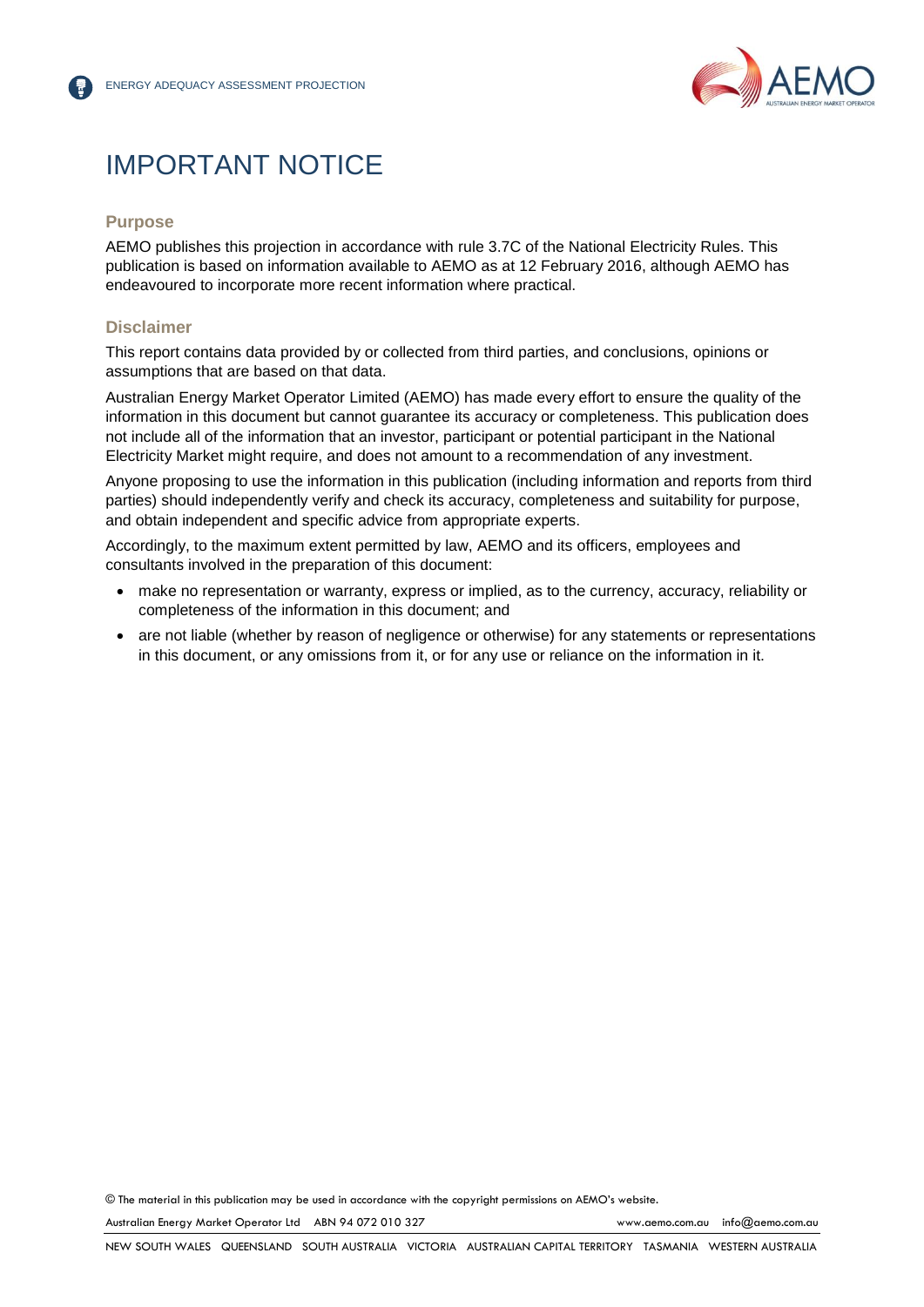

### <span id="page-2-0"></span>EXECUTIVE SUMMARY

The Energy Adequacy Assessment Projection (EAAP) quantifies the impact of potential energy constraints on energy availability for a range of rainfall scenarios, specified in the EAAP guidelines<sup>1</sup>:

- Scenario 1: Low rainfall based on rainfall between 1 July 2006 and 30 June 2007 for all regions except New South Wales. New South Wales is based on rainfall between 1 June 2006 and 31 May 2007.<sup>2</sup>
- Scenario 2: Short-term average rainfall based on the average rainfall recorded over the past 10 years.
- Scenario 3: Long-term average rainfall based on the average rainfall recorded over the past 50 years, or the longest period for which rainfall data is available, if less than 50 years (depending on the data available to participants).

Despite low hydro storage levels across the National Electricity Market (NEM), this March 2016 EAAP does not project any breach of the reliability standard arising from drought conditions over the next two years. The reliability standard prescribes a maximum of 0.002% of all operational consumption can go unserved for any region in any financial year.

It highlights that in Tasmania:

- $\bullet$  Although current hydro storage levels are low (13.9%<sup>3</sup> as at 28 March 2016), hydro, local wind, gas fired and temporary diesel generation is sufficient to meet forecast levels of electricity consumption.
- The reliability impact of the Basslink Interconnector fault, separating Tasmania from the rest of the NEM, has been mitigated through demand management, and by acquiring temporary local generation capacity in excess of Basslink import capability. This EAAP study assumes Basslink will return to service in mid-June 2016, based on Basslink's most recent (29 March 2016) public statement.

The EAAP also provides a more detailed assessment of the likely impact of Low Reserve Conditions (LRCs) flagged in AEMO's weekly Medium Term Projected Assessment of System Adequacy (MT PASA).

The March 2016 EAAP highlights that:

- The LRCs currently reported in MT PASA for South Australia are not expected to result in reliability standard breaches in the next two years.
- There is a 30% chance of some unserved energy (USE) in South Australia in summer 2017–18. On average, approximately 0.001% (179 MWh) of South Australia's electricity consumption requirements would not be met between April 2017 to March 2018. The USE typically occurs at times of high demand with low wind conditions, or when imports are limited.
- On 21 March 2016, AGL announced that it was undertaking a program of inspections and, if required, repairs on all four units at Liddell Power station. At the time this report was published, the outages were to occur over the next two months<sup>4</sup>. AEMO has assessed energy supply adequacy with Liddell out of service during this time and projects sufficient energy supplies in New South Wales.

l <sup>1</sup> The guidelines were determined following Electricity Rule Consultation Procedures. Available at:

[http://www.aemo.com.au/Electricity/Resources/Reports-and-Documents/~/media/Files/Other/electricityops/EAAP\\_Guidelines.ashx.](http://www.aemo.com.au/Electricity/Resources/Reports-and-Documents/~/media/Files/Other/electricityops/EAAP_Guidelines.ashx) Viewed: 22 December 2015.

<sup>&</sup>lt;sup>2</sup> Analysis of this period ensures the lowest rainfall for New South Wales is reflected in the low rainfall scenario.

<sup>3</sup> http://www.hydro.com.au/water/energy-data, Viewed 30 March 2016.

<sup>4</sup> http://aglblog.com.au/2016/03/liddell-power-station-outage/, Viewed 24 March 2016.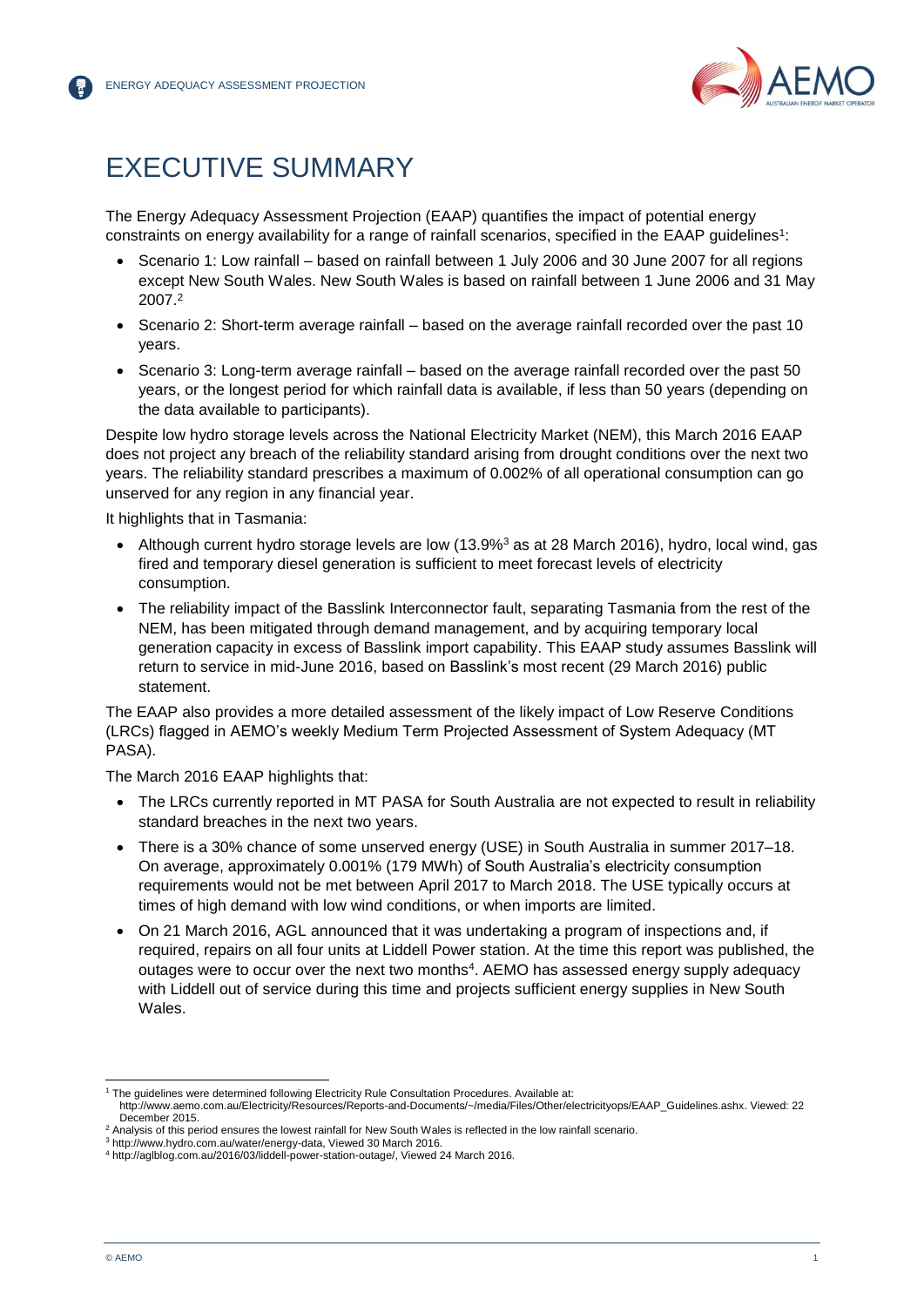

### **CONTENTS**

|     | <b>EXECUTIVE SUMMARY</b>                     | 1  |
|-----|----------------------------------------------|----|
| 1.  | <b>ENERGY ADEQUACY ASSESSMENT PROJECTION</b> | 3  |
| 1.1 | Introduction                                 | 3  |
| 1.2 | Key modelling inputs and methodology         | 3  |
| 1.3 | Differences between MT PASA and EAAP         | 4  |
| 1.4 | Basslink Interconnector outage               | 5  |
| 1.5 | Change in generation capacity                | 5  |
| 1.6 | <b>EAAP</b> results                          | 6  |
|     | APPENDIX A. DETAILED MONTHLY RESULTS         | 8  |
| A.1 | Low rainfall scenario                        | 8  |
| A.2 | Medium rainfall scenario                     | 9  |
| A.3 | High rainfall scenario                       | 10 |
|     | APPENDIX B. MEASURES AND ABBREVIATIONS       | 11 |
|     | Units of measure                             | 11 |
|     | Abbreviations                                | 11 |
|     | Glossary                                     | 11 |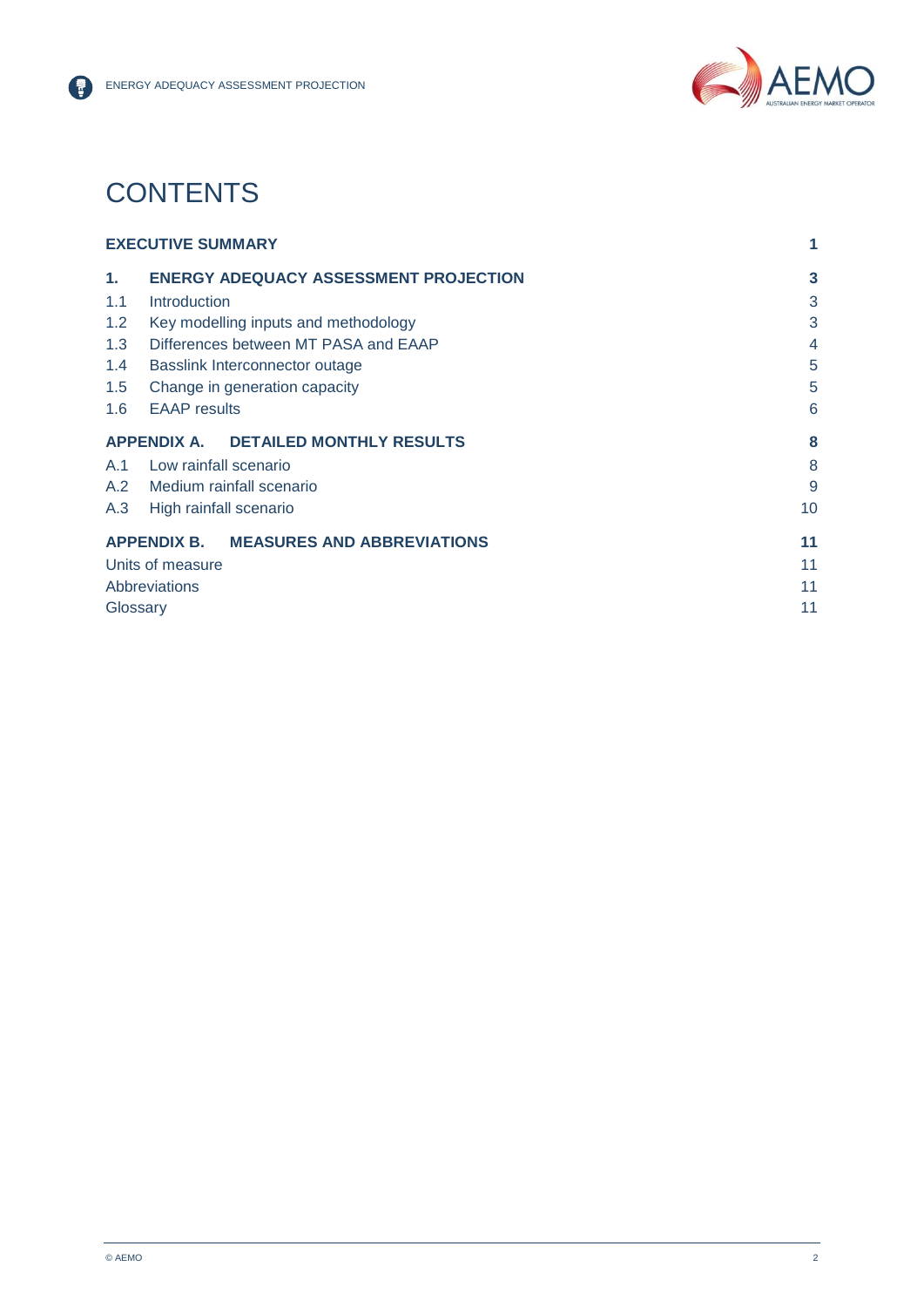

### <span id="page-4-0"></span>1. ENERGY ADEQUACY ASSESSMENT PROJECTION

#### <span id="page-4-1"></span>**1.1 Introduction**

The Energy Adequacy Assessment Projection (EAAP) quantifies the impact of potential energy constraints on energy availability for a range of rainfall scenarios, specified in the EAAP guidelines<sup>5</sup> and described below. AEMO identifies potential periods of USE and quantifies projected annual USE that may breach the reliability standard.

Clause 3.9.3C of the National Electricity Rules (NER) defines:

- The reliability standard, which measures the sufficiency of installed capacity to meet demand. It is defined as the maximum USE, as a percentage of total energy (measured in megawatt hours (MWh)), allowable in a region over a financial year. It is currently set at 0.002%.
- The USE that contributes to the reliability standard. This excludes USE resulting from power system security events, network outages not associated with inter-regional flows, and industrial action or acts of God.

AEMO's March 2016 EAAP takes into account information provided by participants, through the Generator Energy Limitation Framework (GELF), as at 12 February 2016.

The analysis covers the period from 1 April 2016 to 31 March 2018, and includes anticipated energy constraints under these three specified rainfall scenarios:

- Scenario 1: Low rainfall based on rainfall between 1 July 2006 and 30 June 2007 for all regions except New South Wales. New South Wales is based on rainfall between 1 June 2006 and 31 May 2007.<sup>6</sup>
- Scenario 2: Short-term average rainfall based on the average rainfall recorded over the past 10 years.
- Scenario 3: Long-term average rainfall based on the average rainfall recorded over the past 50 years, or the longest period for which rainfall data is available, if less than 50 years (depending on the data available to participants).

#### <span id="page-4-2"></span>**1.2 Key modelling inputs and methodology**

The EAAP guidelines also specify modelling inputs and assumptions used in the EAAP analysis.

The EAAP uses the following inputs to its forecasting models:

- Existing scheduled and semi-scheduled generation.
- Committed scheduled and semi-scheduled generation.
- Planned increases in capacities of existing scheduled and semi-scheduled generation used in MT PASA.
- Demand profiles consistent with the *2015 National Electricity Forecasting Report* (NEFR) energy and demand projections.<sup>7</sup>

Participants submit confidential information (specifically MT PASA available capacity offers and GELF parameters) which is used in the EAAP modelling process. The generation capacity and variable GELF

l

<sup>5</sup> Available at[: http://www.aemo.com.au/Electricity/Resources/Reports-and-Documents/~/media/Files/Other/electricityops/EAAP\\_Guidelines.ashx.](http://www.aemo.com.au/Electricity/Resources/Reports-and-Documents/~/media/Files/Other/electricityops/EAAP_Guidelines.ashx) Viewed: 22 December 2015.

<sup>6</sup> Analysis of this period ensures the lowest rainfall for New South Wales is reflected in the low rainfall scenario. <sup>7</sup> AEMO. *2015 National Electricity Forecasting Report.* Available at:

http://www.aemo.com.au/Electricity/Planning/Forecasting/~/media/Files/Electricity/Planning/Reports/NEFR/2015/Detailed%20summary%20of%2 02015%20electricity%20forecasts.ashx.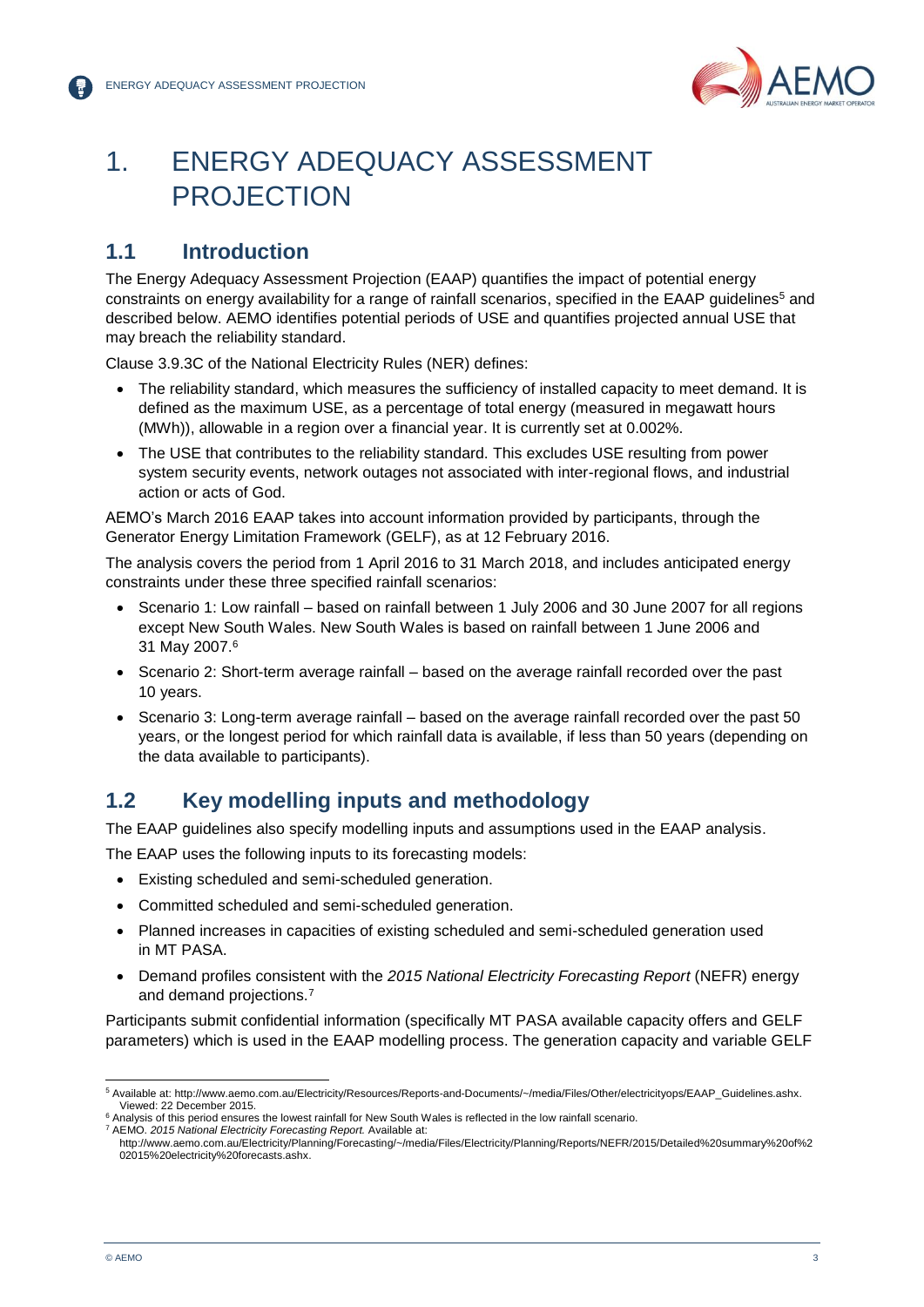

parameters are designed to reflect the current environment of constrained energy, by taking into account all of the following:

- Hydro storage including pump storage.
- Thermal generation fuel.
- Cooling water availability.
- Gas supply limitations.

AEMO uses a market model to forecast two years at hourly resolution for the three rainfall scenarios. This involves using time-sequential Monte-Carlo market dispatch simulations, accounting for uncertainties in generator availability and weather-sensitive demand. In total, 400 simulations are performed for each rainfall scenario using both 10% and 50% Probability of Exceedance (POE) demand forecasts. The model uses a probability-weighted USE assessment to identify any potential reliability standard breaches.

#### <span id="page-5-0"></span>**1.3 Differences between MT PASA and EAAP**

AEMO runs two processes to implement the reliability standard over a two year period:

- 1. EAAP, to forecast USE for *energy* constrained scenarios.
- 2. MT PASA, to forecast peak *capacity reserve* conditions over a two year projection.

These processes use similar inputs, but the methodologies are different, reflecting their different purposes and frequency of projections. Their similarities and differences are described in more detail in the *Reliability Standard Implementation Guidelines* (RSIG). 8

The MT PASA is run at least weekly and, as part of a broader process, identifies potential capacity shortfalls known as Low Reserve Conditions (LRCs). An LRC is declared if capacity reserves are projected to be inadequate on any given day. Capacity reserves are the difference between the availability participants have offered and expected demand estimated by AEMO. To assess supply adequacy, these capacity reserves are compared against estimated Minimum Reserve Levels (MRLs). This provides a fast and timely assessment of supply adequacy without needing to compute USE explicitly using a large number of Monte Carlo simulations.

Applying MRL in the MT PASA assists to identify potential reserve shortfalls in the NEM. However, given the approximate nature of the MT PASA process, AEMO applies probabilistic studies such as EAAP to confirm the LRC findings of MT PASA before intervening in response to projected shortfalls.

#### **1.3.1 MT PASA projections for South Australia**

Since Alinta Energy's October 2015 announcement about the withdrawal of the Northern and Playford B power stations, MT PASA has been projecting LRCs in South Australia over the summers of 2016–17 and 2017–18.

The EAAP analysis indicates that these LRCs in South Australia are not expected to result in reliability standard breaches in the next two years. Nonetheless, the withdrawal of these power stations, and subsequent withdrawal of Torrens Island A from winter 2017, increases South Australia's reliance on wind generation and imports from Victoria. When high demand coincides with low wind generation, plant outages, or low levels of imports, South Australia may experience supply shortfalls.

The Heywood Interconnector between South Australia and Victoria is currently being upgraded. The upgrade aims to increase capacity from a nominal 460 MW to 650 MW in both directions, but the realised capacity may be lower under certain operating conditions. Indicative limits have been used in this EAAP to model the capability of the upgraded Heywood Interconnector and implications of the

l <sup>8</sup> http://www.aemo.com.au/Consultations/National-Electricity-

Market/~/media/Files/Electricity/Consultations/2015/Reliability%20Standard%20Implementation%20Guidelines%20Final%20Report.ashx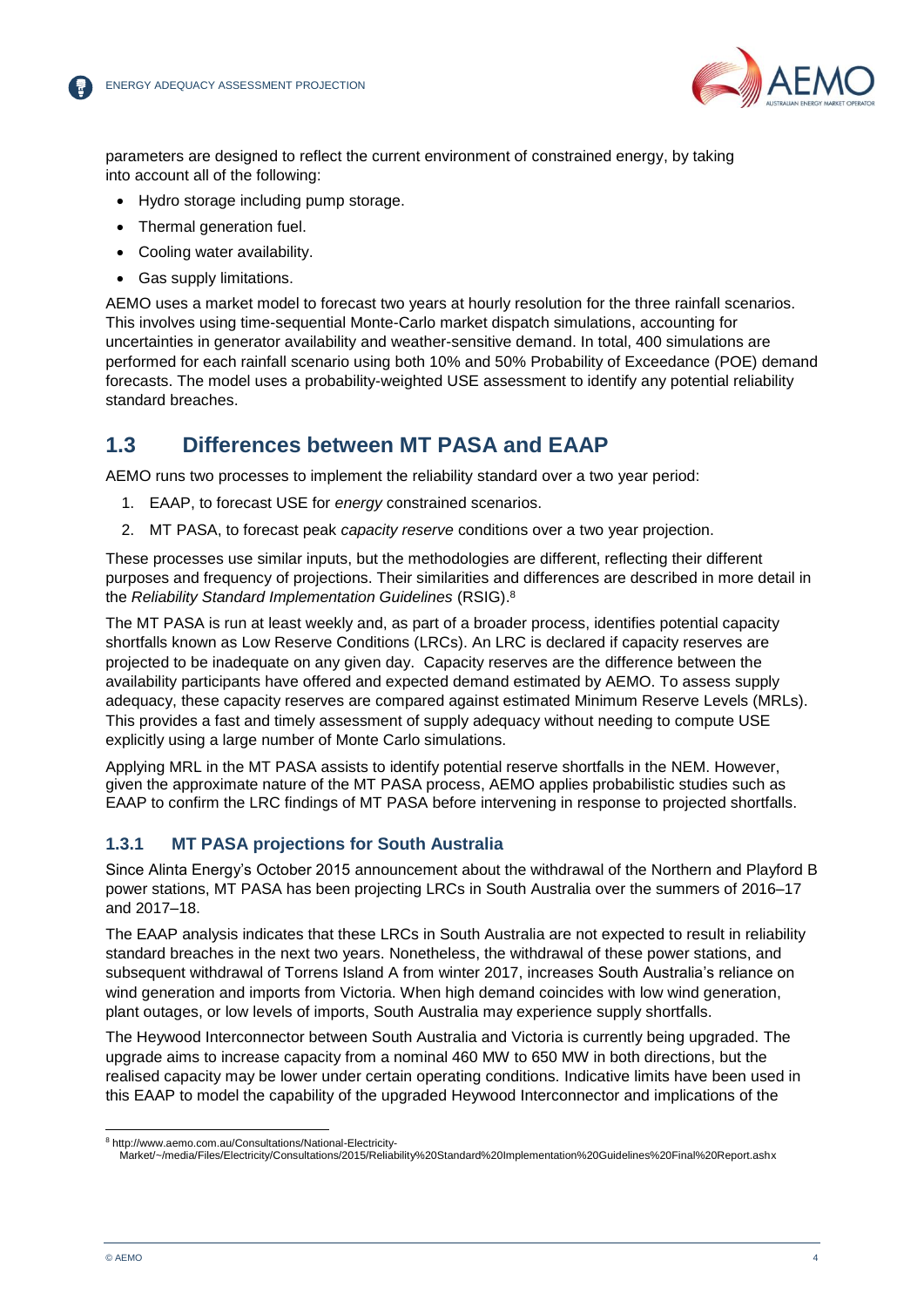

intended capacity withdrawals. A final set of network limits will be available closer to completion of the upgrade later in 2016, which may impact on assessments of South Australia's supply adequacy.

#### <span id="page-6-0"></span>**1.4 Basslink Interconnector outage**

On 20 December 2015, a fault on Basslink resulted in the separation of Tasmania from the rest of the NEM. At the time the December 2015 EAAP was published, the expected return to service date for Basslink was unknown. Basslink Pty Ltd now estimates that Basslink will return to service in mid-June 2016.<sup>9</sup>

This outage occurred at a time when hydro storage levels in Tasmania were already low, due to prevailing El Niño weather conditions. Consequently, average storage levels have declined to record lows, from 26% as at 22 December 2015 $^{10}$  to 13.9% as at 28 March 2016. $^{11}$  While some storage levels are below the current average, such as Gordon Dam which is currently at 6.2% of full storage, in total there is 2,012 GWh<sup>12</sup> of energy in storage across the Tasmanian Hydro electric scheme as at 28 March 2016. Hydro Tasmania is able to optimise use of multiple generation assets in its portfolio to manage variability in water levels across hydro storages.

In response to this Basslink outage and low hydro storage levels, there have been a number of recent developments in Tasmania which have been considered in this March 2016 EAAP:

- The 208 MW Tamar Combined Cycle Gas Turbine (CCGT) returned to service in January 2016 and is assumed to remain in service at least until the Basslink fault is fixed.
- Hydro Tasmania has committed to returning its Tamar Valley Peaking Plant (58 MW) to service from April 2016<sup>13</sup>, to help meet Tasmania's electricity needs.
- Hydro Tasmania, TasNetworks, and other government bodies are installing temporary diesel generation to meet energy demand. A planned total capacity of 200 MW will be progressively installed between March and April 2016.<sup>14</sup>
- Hydro Tasmania has negotiated voluntary commercial load reductions in cooperation with major industrial users, such as Bell Bay Aluminium and TEMCO. <sup>15</sup> As at March 2016, load reduction capability ranges between 35MW and 75MW and will possibly continue to the end of May 2016.

In combination, approximately 566 MW of additional generation capacity and demand management will be added to electricity supply in Tasmania by the end of April. This exceeds the 478 MW Basslink import capacity.

It is also worth noting that, while the EAAP considers energy adequacy across three historic rainfall scenarios, the Australian Government Bureau of Meteorology has forecast that Tasmania is likely to meet or exceed expected average rainfall for the April to June 2016 quarter.<sup>16</sup>

#### <span id="page-6-1"></span>**1.5 Change in generation capacity**

#### **1.5.1 Availability changes from existing generation capacity**

Table 1 lists future changes to existing generating units' availability that are included in the modelling.

l

<sup>9</sup> http://www.basslink.com.au/wp-content/uploads/2016/03/Media-Statement-29-March.pdf, Viewed 30 March 2016.

<sup>10</sup> [http://www.hydro.com.au/water/water-levels-and-flows-map,](http://www.hydro.com.au/water/water-levels-and-flows-map) Viewed 22 December 2015.

<sup>11</sup> http://www.hydro.com.au/water/energy-data, Viewed 30 March 2016.

<sup>12</sup> Ibid

<sup>13</sup> [http://www.hydro.com.au/about-us/news/2016-03/energy-supply-plan-update,](http://www.hydro.com.au/about-us/news/2016-03/energy-supply-plan-update) Viewed 23 March 2016.  $14$   $\overline{lbid}$ 

<sup>15</sup> [http://www.hydro.com.au/system/files/www.hydro.com.au/News/Energy\\_Supply\\_Plan\\_Update\\_-\\_07\\_March\\_2016.pdf](http://www.hydro.com.au/system/files/www.hydro.com.au/News/Energy_Supply_Plan_Update_-_07_March_2016.pdf) Viewed 21 March 2016; and http://bellbayaluminium.com.au/latest-news/bell-bay-aluminium-to-temporarily-reduce-power-consumption/ , Viewed 24 March 2016.

<sup>16</sup> [http://www.bom.gov.au/climate/outlooks/#/rainfall/median/seasonal/0,](http://www.bom.gov.au/climate/outlooks/#/rainfall/median/seasonal/0) Viewed 24 March 2016.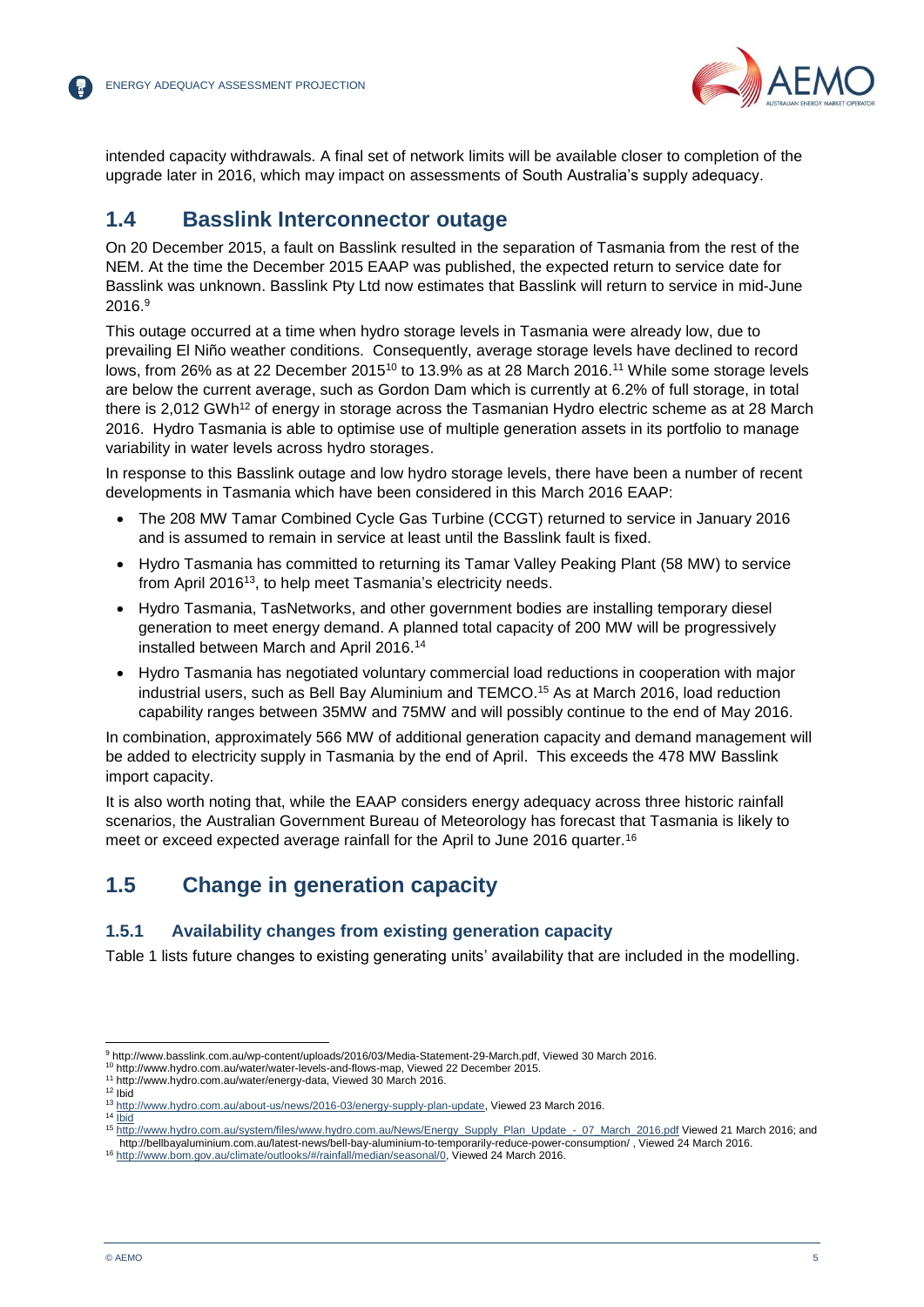

| <b>Station</b>                | <b>State</b>    | Capacity (MW) | <b>Outage duration</b>                                                                                               |  |  |  |
|-------------------------------|-----------------|---------------|----------------------------------------------------------------------------------------------------------------------|--|--|--|
| <b>Torrens Island A</b>       | South Australia | 480           | To withdraw from 2017-18                                                                                             |  |  |  |
| <b>Pelican Point (Unit 2)</b> | South Australia | 239           | To withdraw from March 2016 and return to service<br>in October 2016. Unit 1 has been withdrawn since<br>March 2015. |  |  |  |
| <b>Northern</b>               | South Australia | 546           | To withdraw from May 2016.                                                                                           |  |  |  |
| <b>Tamar Valley Peaking</b>   | Tasmania        | 58            | Returning to service in April 2016                                                                                   |  |  |  |

#### **Table 1 Changes in generating plants' availability**

#### **1.5.2 Committed scheduled and semi-scheduled generation capacity**

Table 2 lists the committed scheduled and semi-scheduled generating units included in the modelling.

**Table 2 Committed scheduled and semi-scheduled generating units**

| <b>Station</b>             | <b>State</b>    | <b>Capacity (MW)</b> | <b>Commercial operation date</b> |
|----------------------------|-----------------|----------------------|----------------------------------|
| <b>Ararat Wind Farm</b>    | Victoria        | 240                  | May 2017                         |
| <b>Hornsdale Wind Farm</b> | South Australia | 102                  | November 2016                    |
| <b>Moree Solar Farm</b>    | New South Wales | 56                   | March 2016                       |

#### **1.5.3 Temporary non-scheduled generation capacity**

Table 3 lists the temporary non-scheduled generating units included in the modelling.

**Table 3 Temporary non-scheduled generating units**

| <b>Station</b>                            | <b>State</b> | Capacity (MW) | <b>Commercial operation date</b> |
|-------------------------------------------|--------------|---------------|----------------------------------|
| <b>Catagunya Power</b><br><b>Station</b>  | Tasmania     | 24            | <b>March 2016</b>                |
| <b>Meadowbank Power</b><br><b>Station</b> | Tasmania     | 24            | March 2016                       |
| <b>George Town</b><br>substation          | Tasmania     | 21            | March 2016                       |
| <b>Port Latta substation</b>              | Tasmania     | 24            | March 2016                       |
| Other Units - to be<br>confirmed          | Tasmania     | 107           | April 2016                       |

#### <span id="page-7-0"></span>**1.6 EAAP results**

No breach of the NEM reliability standard is projected to arise from energy constraints in any region over the next two years.

USE is observed in regions occasionally under all three rainfall scenarios, but supply levels still meet the reliability standard in all cases*.* 

Appendix A lists average monthly USE results for all regions under all three rainfall scenarios.

Key points from the results are:

- Some USE may occur in South Australia during summer periods under all three rainfall scenarios. In 2017-18, about 0.001% of the state's forecast electricity consumption may not be met. Notably, in January and February 2018, once Torrens Island Power Station A (480 MW) is withdrawn, USE ranging between 59 MWh and 93 MWh is projected (see [Appendix A\)](#page-9-0). This USE occurs in approximately 30% of the Monte Carlo simulations, typically at times of high demand, with low wind conditions, or when imports are limited.
- No USE is projected in Tasmania under any rainfall scenario.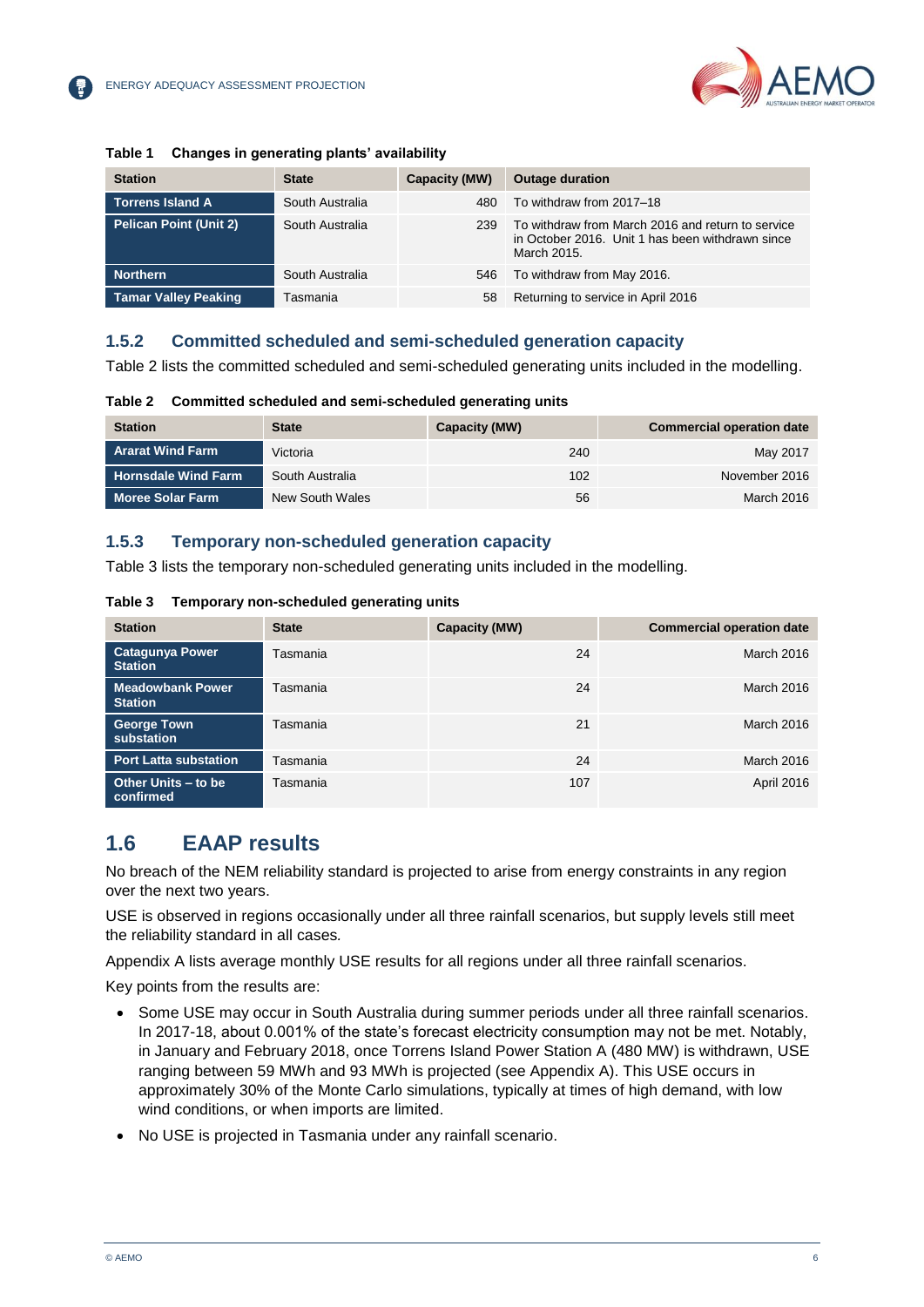

 On 21 March 2016, AGL announced that it was undertaking a program of inspections and, if required, repairs on all four units at Liddell Power station. At the time this report was published, the outages were to occur over the next two months. AEMO has assessed energy supply adequacy with Liddell out of service during this time and projects sufficient energy supplies in New South Wales.

The following tables show the average yearly regional energy consumption (in MWh) at risk. All regional demand data is from AEMO's *2015 National Electricity Forecasting Report*.

| <b>Low Rainfall</b><br><b>Scenario</b> | April 2016 to March<br>2017 USE (MWh) | April 2016 to March<br>2017 USE (% of<br><b>Regional Demand)</b> | April 2017 to March<br>2018 USE (MWh) | April 2017 to March<br>2018 USE (% of<br><b>Regional Demand)</b> |
|----------------------------------------|---------------------------------------|------------------------------------------------------------------|---------------------------------------|------------------------------------------------------------------|
| <b>New South Wales</b>                 | -                                     |                                                                  | 0.65                                  |                                                                  |
| Queensland                             | -                                     | . .                                                              |                                       |                                                                  |
| <b>South Australia</b>                 | 32.91                                 | 0.00025%                                                         | 178.84                                | 0.00139%                                                         |
| <b>Tasmania</b>                        | ۰.                                    | . .                                                              | $\overline{\phantom{0}}$              |                                                                  |
| <b>Victoria</b>                        | 0.17                                  | ۰.                                                               | 1.30                                  |                                                                  |

#### **Table 4 Forecast yearly USE in low rainfall scenario**

**Table 5 Forecast yearly USE in medium rainfall scenario**

| <b>Medium Rainfall</b><br>Scenario | April 2016 to March<br>2017 USE (MWh) | April 2016 to March<br>2017 USE (% of<br><b>Regional Demand)</b> | April 2017 to March<br>2018 USE (MWh) | April 2017 to March<br>2018 USE (% of<br><b>Regional Demand)</b> |
|------------------------------------|---------------------------------------|------------------------------------------------------------------|---------------------------------------|------------------------------------------------------------------|
| <b>New South Wales</b>             | 0.16                                  |                                                                  | 0.65                                  |                                                                  |
| Queensland                         | ۰                                     |                                                                  | $\blacksquare$                        |                                                                  |
| <b>South Australia</b>             | 30.70                                 | 0.00024%                                                         | 171.84                                | 0.00126%                                                         |
| <b>Tasmania</b>                    | ۰                                     |                                                                  | $\overline{\phantom{a}}$              |                                                                  |
| <b>Victoria</b>                    | 0.03                                  |                                                                  | 0.80                                  |                                                                  |

#### **Table 6 Forecast yearly USE in high rainfall scenario**

| <b>High Rainfall</b><br><b>Scenario</b> | April 2016 to March<br>2017 USE (MWh) | April 2016 to March<br>2017 USE (% of<br><b>Regional Demand)</b> | April 2017 to March<br>2018 USE (MWh) | April 2017 to March<br>2018 USE (% of<br><b>Regional Demand)</b> |
|-----------------------------------------|---------------------------------------|------------------------------------------------------------------|---------------------------------------|------------------------------------------------------------------|
| <b>New South Wales</b>                  |                                       |                                                                  | 0.63                                  |                                                                  |
| Queensland                              | ۰.                                    |                                                                  |                                       |                                                                  |
| <b>South Australia</b>                  | 30.71                                 | 0.00024%                                                         | 171.73                                | 0.00133%                                                         |
| <b>Tasmania</b>                         |                                       |                                                                  |                                       |                                                                  |
| <b>Victoria</b>                         | -                                     |                                                                  | 0.71                                  |                                                                  |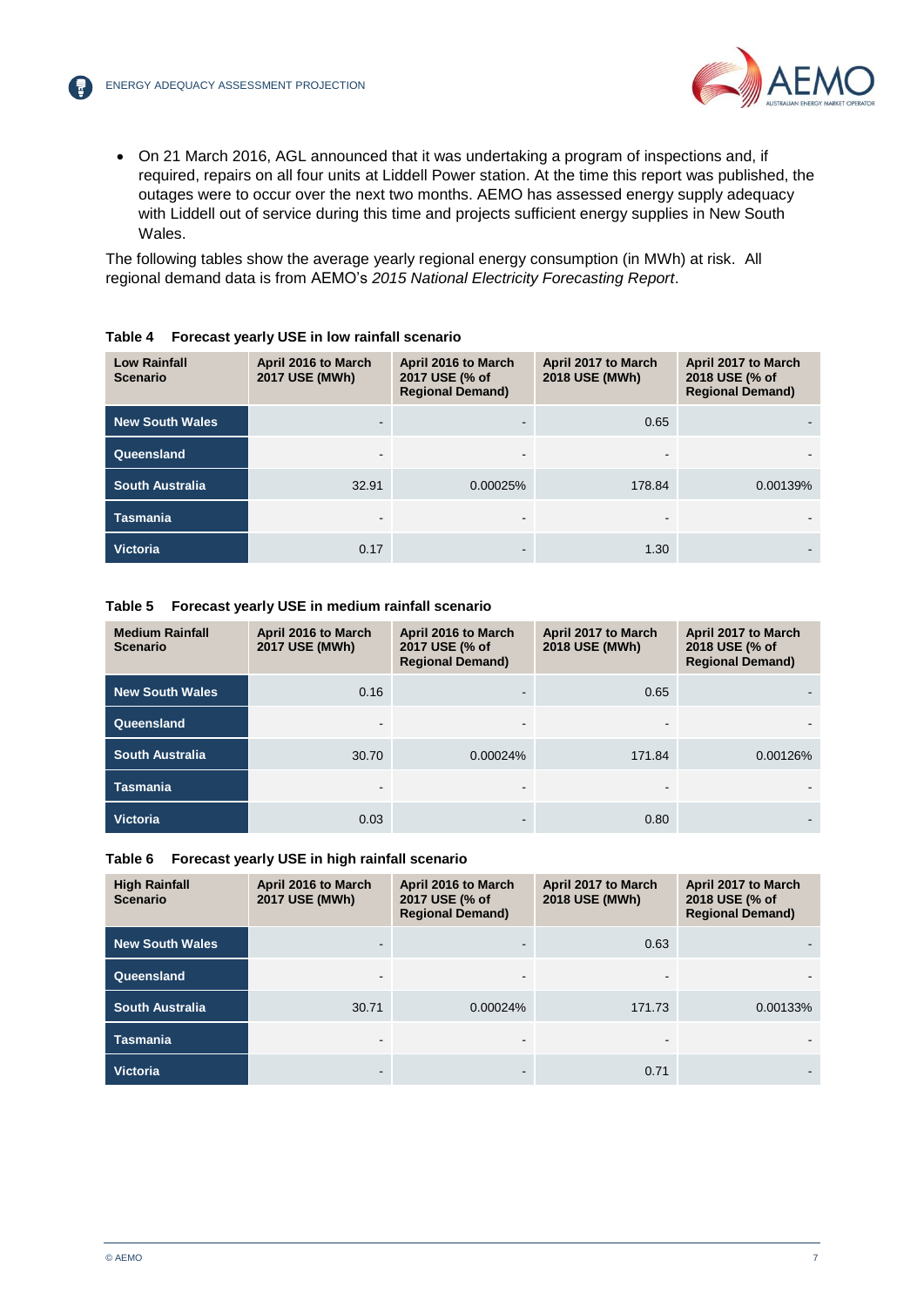

### <span id="page-9-0"></span>APPENDIX A. DETAILED MONTHLY RESULTS

The following tables show the average monthly regional energy demand (in megawatt hours) at risk.

#### <span id="page-9-1"></span>**A.1 Low rainfall scenario**

| <b>Month</b>     | <b>NSW</b> | QLD                      | <b>SA</b> | <b>TAS</b>               | <b>VIC</b> |
|------------------|------------|--------------------------|-----------|--------------------------|------------|
| April 2016       |            |                          |           |                          |            |
| May 2016         |            |                          | 1.88      |                          |            |
| <b>June 2016</b> |            |                          |           |                          |            |
| <b>July 2016</b> |            |                          |           |                          |            |
| August 2016      |            |                          |           |                          |            |
| September 2016   |            |                          |           |                          |            |
| October 2016     |            |                          |           |                          |            |
| November 2016    |            |                          | 22.54     |                          |            |
| December 2016    |            |                          |           |                          |            |
| January 2017     |            |                          | 2.88      |                          | 0.17       |
| February 2017    |            |                          | 5.61      |                          |            |
| March 2017       |            |                          |           |                          |            |
| April 2017       |            |                          |           |                          |            |
| May 2017         |            |                          |           |                          |            |
| <b>June 2017</b> |            |                          |           |                          |            |
| <b>July 2017</b> |            |                          |           |                          |            |
| August 2017      |            | $\overline{\phantom{a}}$ |           |                          |            |
| September 2017   |            |                          |           |                          |            |
| October 2017     |            | $\blacksquare$           |           | $\overline{\phantom{a}}$ |            |
| November 2017    |            | $\blacksquare$           | 10.72     | $\overline{\phantom{0}}$ |            |
| December 2017    |            | $\overline{\phantom{a}}$ | 0.13      | $\blacksquare$           |            |
| January 2018     | 0.65       |                          | 64.30     |                          | 1.30       |
| February 2018    |            | $\overline{\phantom{a}}$ | 100.40    | $\overline{\phantom{a}}$ |            |
| March 2018       |            |                          | 3.29      |                          |            |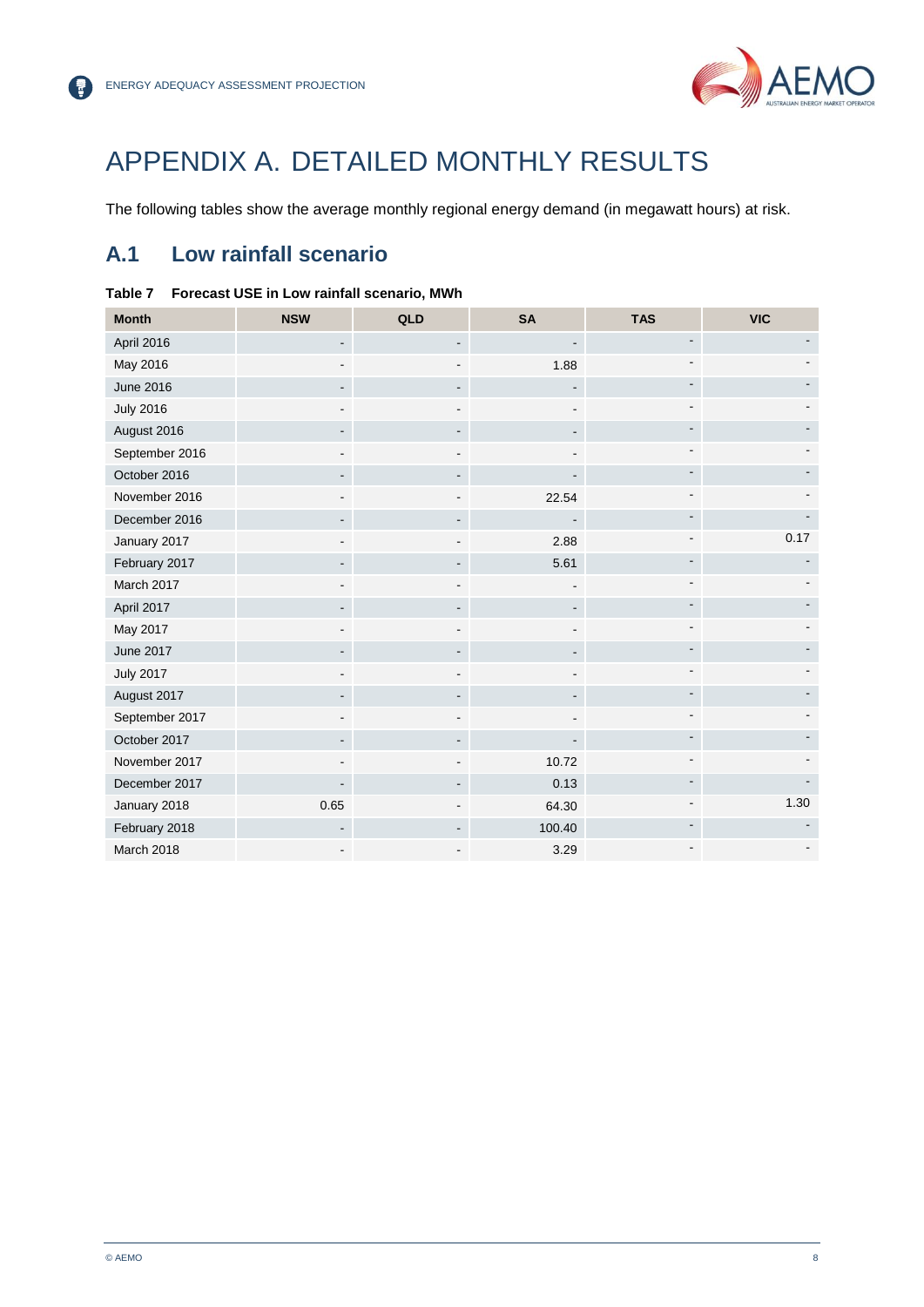

8

### <span id="page-10-0"></span>**A.2 Medium rainfall scenario**

#### **Table 8 Forecast USE in Medium rainfall scenario, MWh**

| <b>Month</b>     | <b>NSW</b> | QLD                          | <b>SA</b>                    | <b>TAS</b> | <b>VIC</b> |
|------------------|------------|------------------------------|------------------------------|------------|------------|
| April 2016       |            | $\blacksquare$               |                              |            |            |
| May 2016         | 0.16       |                              | 2.09                         |            |            |
| <b>June 2016</b> |            |                              |                              |            |            |
| <b>July 2016</b> |            |                              |                              |            |            |
| August 2016      |            |                              |                              |            |            |
| September 2016   |            |                              |                              |            |            |
| October 2016     |            |                              |                              |            |            |
| November 2016    |            |                              | 20.89                        |            |            |
| December 2016    |            |                              |                              |            |            |
| January 2017     |            |                              | 2.33                         |            | 0.03       |
| February 2017    |            |                              | 5.39                         |            |            |
| March 2017       |            |                              |                              |            |            |
| April 2017       |            |                              | $\overline{\phantom{0}}$     |            |            |
| May 2017         |            |                              | $\qquad \qquad \blacksquare$ |            |            |
| <b>June 2017</b> |            | $\qquad \qquad \blacksquare$ | $\blacksquare$               |            |            |
| <b>July 2017</b> |            |                              |                              |            |            |
| August 2017      |            |                              |                              |            |            |
| September 2017   |            |                              |                              |            |            |
| October 2017     |            |                              |                              |            |            |
| November 2017    |            |                              | 10.38                        |            |            |
| December 2017    |            |                              | 0.11                         |            |            |
| January 2018     | 0.65       |                              | 61.55                        |            | 0.80       |
| February 2018    |            |                              | 96.54                        |            |            |
| March 2018       |            |                              | 3.26                         |            |            |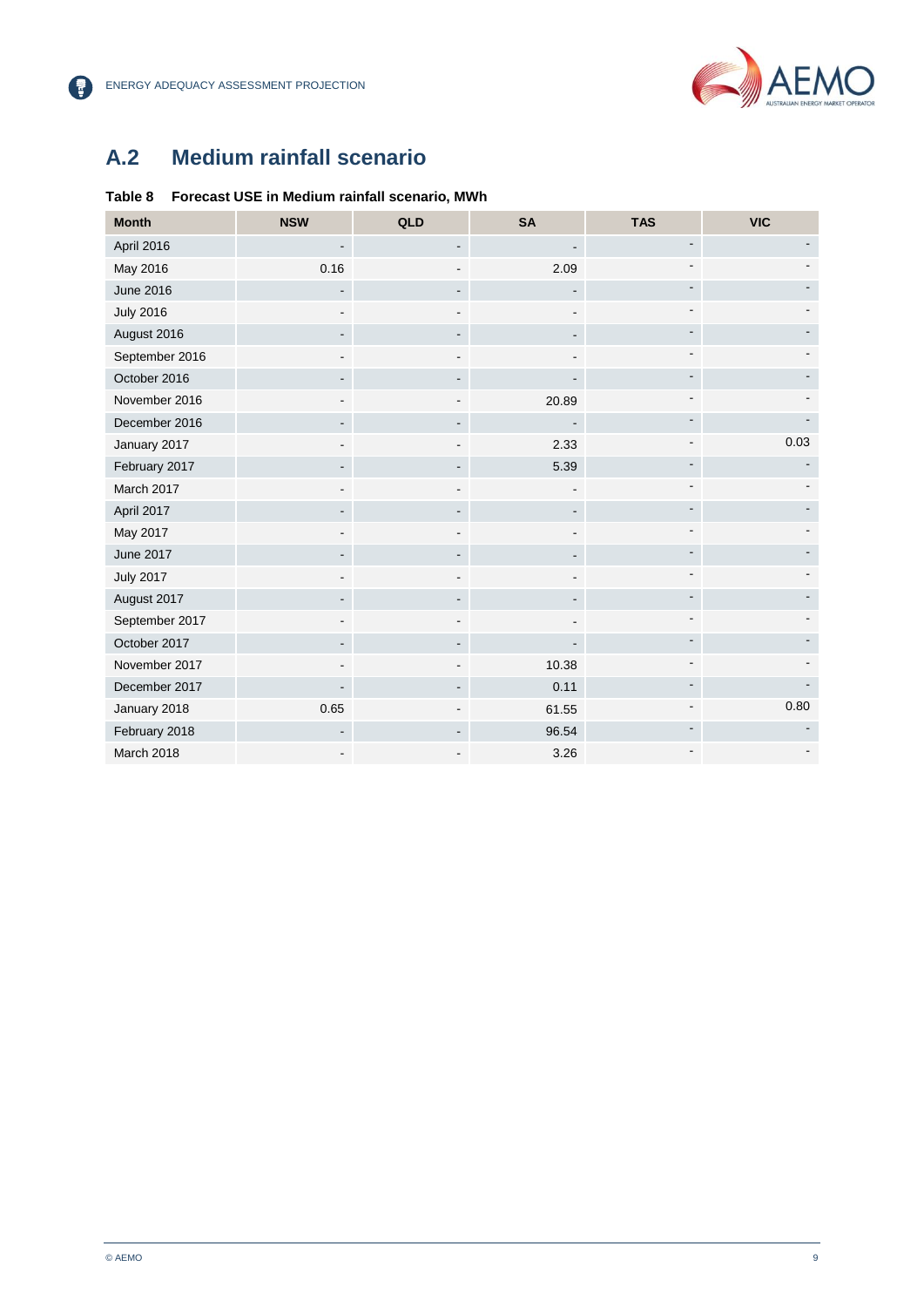

8

### <span id="page-11-0"></span>**A.3 High rainfall scenario**

#### **Table 9 Forecast USE in High rainfall scenario, MWh**

| <b>Month</b>     | <b>NSW</b> | QLD | <b>SA</b> | <b>TAS</b>               | <b>VIC</b> |
|------------------|------------|-----|-----------|--------------------------|------------|
| April 2016       |            |     |           |                          |            |
| May 2016         |            |     | 1.96      |                          |            |
| <b>June 2016</b> |            |     |           |                          |            |
| <b>July 2016</b> |            |     |           |                          |            |
| August 2016      |            |     |           |                          |            |
| September 2016   |            |     |           |                          |            |
| October 2016     |            |     |           |                          |            |
| November 2016    |            |     | 20.97     |                          |            |
| December 2016    |            |     |           |                          |            |
| January 2017     |            |     | 2.33      |                          |            |
| February 2017    |            |     | 5.45      |                          |            |
| March 2017       |            |     |           |                          |            |
| April 2017       |            |     |           |                          |            |
| May 2017         |            |     |           |                          |            |
| <b>June 2017</b> |            |     |           | $\overline{\phantom{a}}$ |            |
| <b>July 2017</b> |            |     |           |                          |            |
| August 2017      |            |     |           | $\overline{a}$           |            |
| September 2017   |            |     |           |                          |            |
| October 2017     |            |     |           | $\blacksquare$           |            |
| November 2017    |            |     | 10.38     |                          |            |
| December 2017    |            |     | 0.11      |                          |            |
| January 2018     | 0.63       |     | 60.89     |                          | 0.71       |
| February 2018    |            |     | 97.09     |                          |            |
| March 2018       |            |     | 3.26      |                          |            |